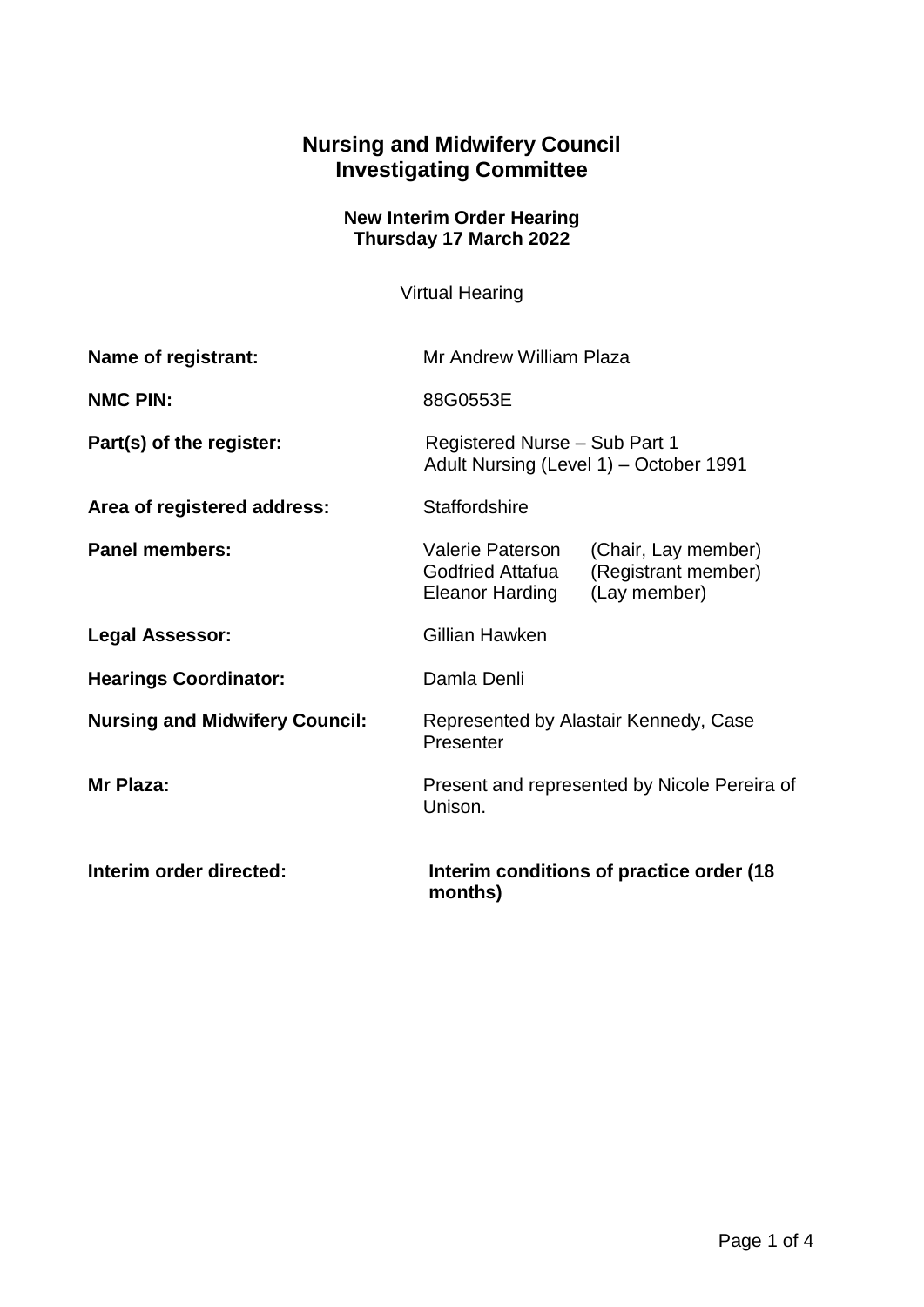## **Decision and reasons on interim order**

The panel decided to make an interim conditions of practice order for a period of 18 months.

The panel has determined that the following conditions are proportionate and appropriate:

*'For the purposes of these conditions, 'employment' and 'work' mean any paid or unpaid post in a nursing, midwifery or nursing associate role. Also, 'course of study' and 'course' mean any course of educational study connected to nursing, midwifery or nursing associates.*

- *1. You must restrict your practice as a registered nurse to Alma Court Nursing Home, Staffordshire ('The Home').*
- *2. You must ensure that you are supervised by another registered nurse any time you are working. Your supervision must consist of:*
	- *Working at all times on the same shift as, but not always directly observed by, another registered nurse who is physically present within The Home.*
	- *Monthly meetings with your supervisor/line manager/mentor to discuss your professional conduct and boundaries.*
	- *3. You must obtain a report from your line manager, supervisor or mentor and send it to your NMC case officer prior to any review of your order. Each report must comment on your professional conduct and your adherence to professional boundaries.*
	- *4. You must keep us informed about anywhere you are working by:*
	- *a) Telling your case officer within seven days of accepting or leaving any employment.*
	- *b) Giving your case officer your employer's contact details.*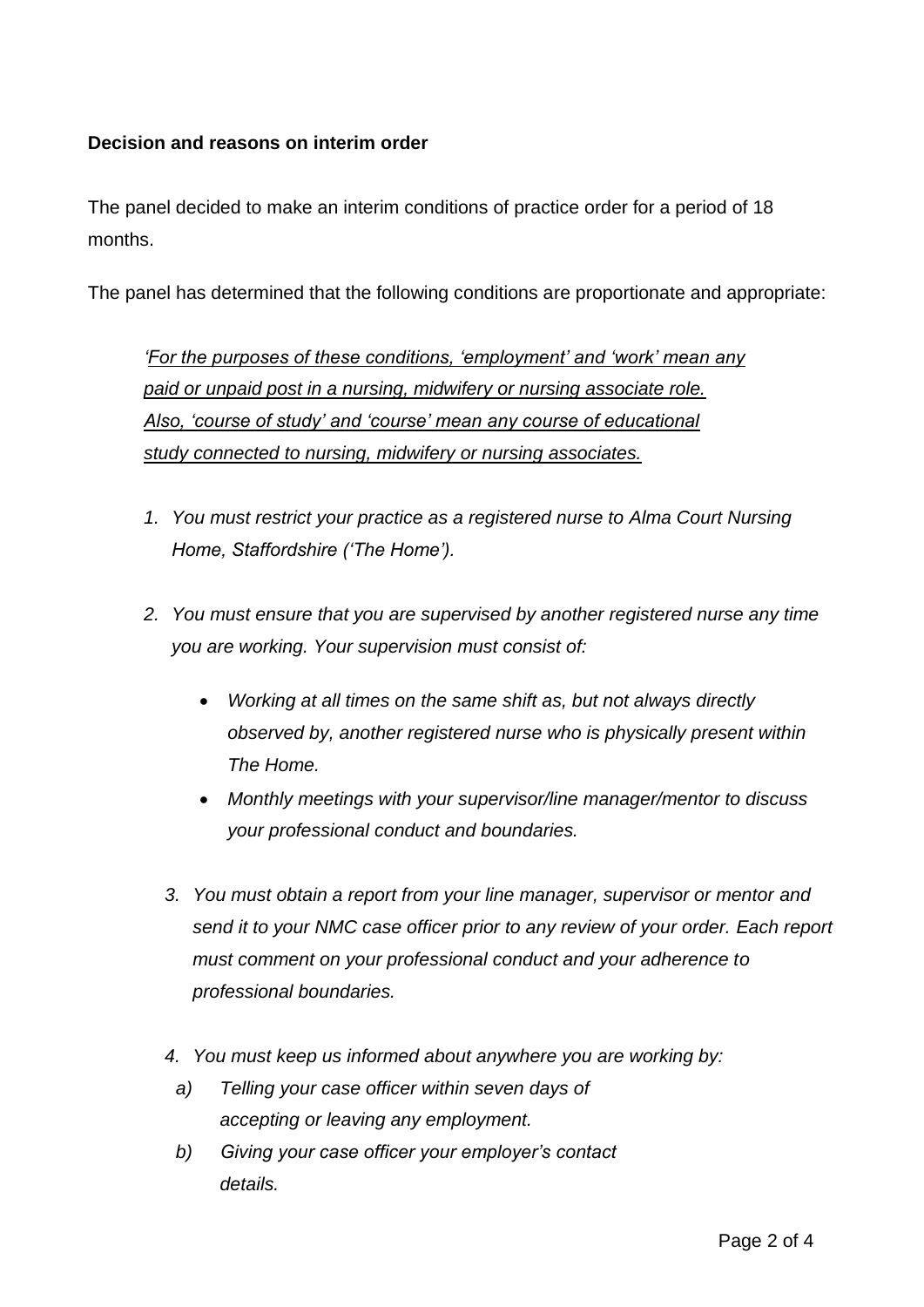- *5. You must keep us informed about anywhere you are studying by:* 
	- *a) Telling your case officer within seven days of accepting any course of study.*
	- *b) Giving your case officer the name and contact details of the organisation offering that course of study.*
- *6. You must immediately give a copy of these conditions to:* 
	- *a) The Home manager.*
	- *b) Any employers you apply to for work (at the time of application).*
	- *c) Any establishment you apply to (at the time of application), or with which you are already enrolled, for a course of study.*
- *7. You must tell your case officer, within seven days of your becoming aware of:*
	- *a) Any clinical incident you are involved in.*
	- *b) Any investigation started against you.*
	- *c) Any disciplinary proceedings taken against you.*
- *8. You must allow your case officer to share, as necessary, details about your performance, your compliance with and / or progress under these conditions with:*
	- *a) The Home manager.*
	- *b) Any educational establishment.*
	- *c) Any other person(s) involved in your retraining and/or supervision required by these conditions.*

Unless Mr Plaza's case has already been concluded, this interim order must be reviewed before the end of the next six months and every six months thereafter. Additionally, Mr Plaza or the NMC may ask for the interim order to be reviewed if any new evidence becomes available that may be relevant to the interim order.